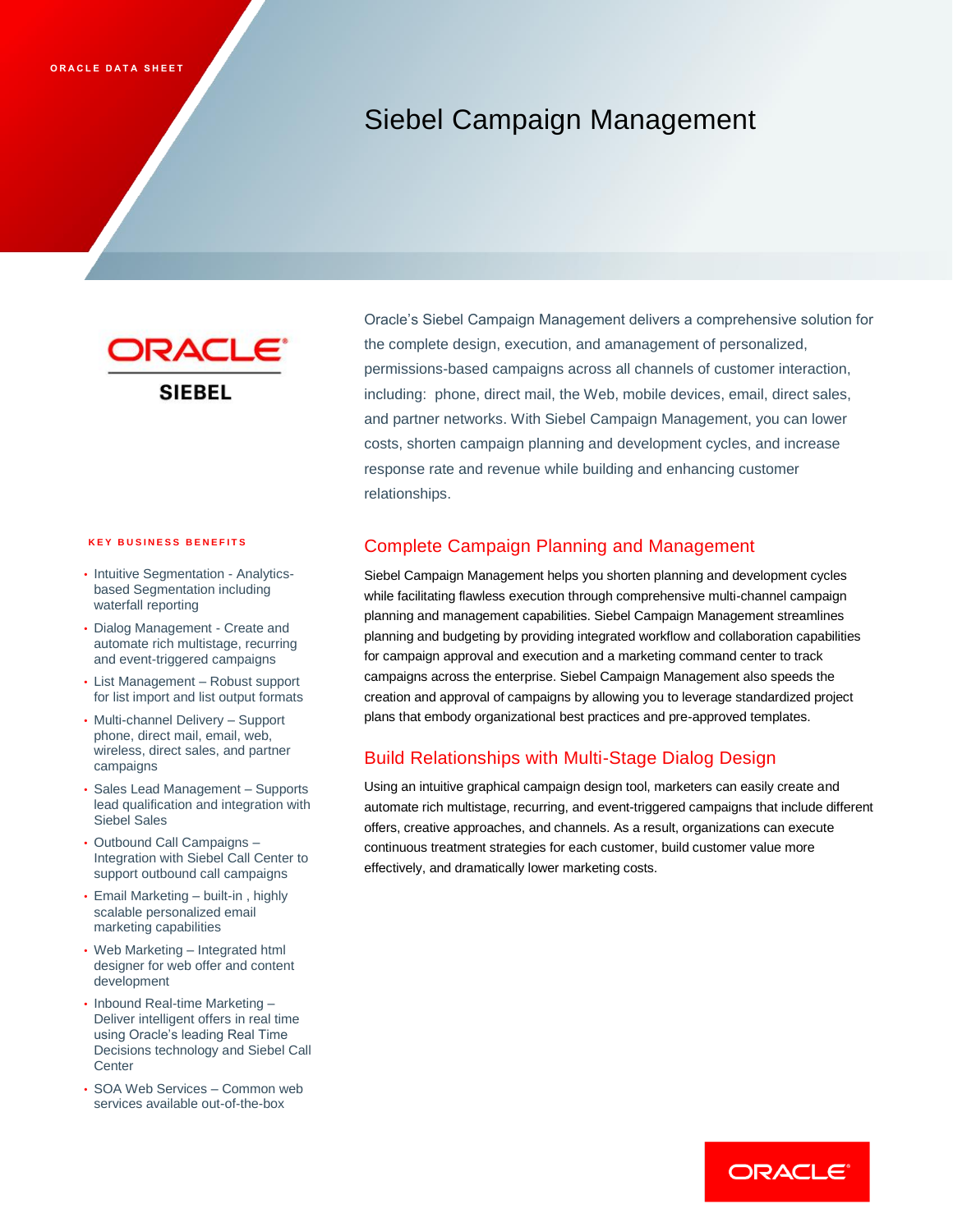#### **K E Y F E A T U R E S**

- Easily create and automate rich multistage, recurring, and eventtriggered campaigns.
- Shorten planning and development cycles.
- Execute permission-based, personalized campaigns across all channels of customer interaction.
- Leverage the power of the Internet to acquire new customers and build greater customer loyalty.
- Improve the effectiveness of both outbound telemarketing campaigns and inbound call handling.
- Ensure the effectiveness of field sales campaigns.



# Empower Users with a Highly Intuitive Segmentation Interface

Siebel Campaign Management includes a flexible segment designer and segmentation engine that allows marketers to build highly targeted and sophisticated segments in an intuitive drag and drop interface. The interface includes simplified query terminology including "Start with", "Keep", "Add", and "Exclude" for customer attributes. A waterfall style display of counts shows how many people stay in or drop out based on a particular criterion. In addition, the display can quickly show sample counts for large datasets reducing the time required to build segments.

The segmentation engine fully integrates with the Oracle Business Intelligence platform. This powerful engine allows users to query across many different data sources without having to understand their underlying complexity. The segmentation engine uses the same metadata as the Oracle Business Intelligence reporting tools, allowing it to leverage a rich library of available customer attributes, calculations, derived metrics, and data mining models. With Siebel Campaign Management, business users have extensive flexibility and autonomy in defining new targeting criteria on the fly without requiring assistance from technical staff.

### Speed Integration and Results with Flexible List Management

Siebel Campaign Management provides robust list management capabilities including flexible list import and export. List import allows data from any list source to be imported with custom list input formats. List export allows list creation and export in a variety of common formats including delimited, fixed width, XML, or directly to database tables.

### Reach Prospects with Permission-based Marketing

Siebel Campaign Management delivers a comprehensive solution for developing permission-based, personalized campaigns across all channels of customer interaction. Siebel Campaign Management handles customer opt-in and opt-out preferences automatically in real time across all channels. Included is a Web-based customer portal where customers can manage communication preferences and topical subscriptions, such as newsletters. This allows you to reach prospects through their preferred modes of interaction.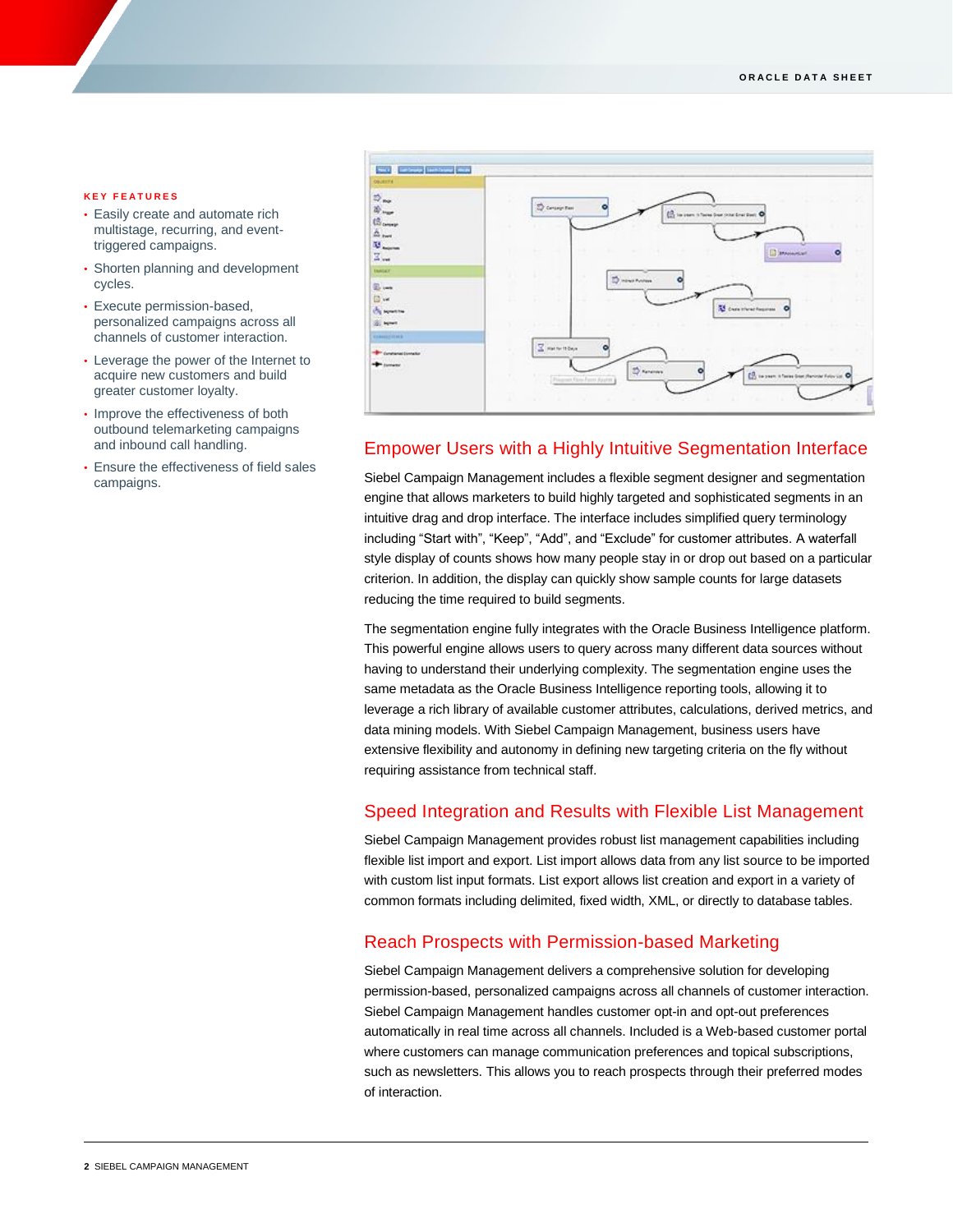## Lower Costs with Targeted Email Campaigns

Leverage the power of the Internet to acquire new customers and build greater customer loyalty. With Siebel Campaign Management and Siebel Email Marketing, you can easily target customers and prospects with personalized, permission-based email campaigns and dynamic eNewsletters. Delivering high scalability, performance, and automated bounce handling, Siebel Email Marketing supports organizations with the most sophisticated email marketing requirements.

# Create Profitable Interaction Centers

Siebel Campaign Management, when combined with Siebel Contact Center, improves the effectiveness of both outbound telemarketing campaigns and inbound call handling, helping transform customer interaction centers into profitable revenue sources that provide coordinated, multi-channel marketing programs.

# Deliver Higher Conversion Rates from the Field

With Siebel Campaign Management and Siebel Sales, marketers have a complete set of capabilities to ensure the effectiveness of field sales campaigns. Leads can be quickly qualified, assigned, and automatically delivered to sales teams or channel partners, ensuring that all leads are followed-up on in a timely fashion.

### Drive Higher Customer Satisfaction with Real Time Decisions

Siebel Campaign Management integrates with the powerful Oracle Real Time Decisions (RTD) engine to provide Intelligent Offer Generation. Deliver intelligently scored inbound offers through the contact center and web, including cross-sell and customer retention treatments, based on predictive models and real time contextual information. This real time intelligence helps increase response rates, lower churn, and increase sales.

# Lower Costs Marketing Web Services / SOA Support

Siebel Campaign Management provides out-of-the-box SOA Web services providing simple integration with other marketing systems and online infrastructure. These services help lower integration costs and time-to-market. Example services include email subscription list management, targeted web offers, and response capture.

# Enhance User Effectiveness with Role-Based Marketing Analytics

Oracle's Siebel Marketing Analytics includes integrated, role-based marketing dashboards to support customer insight, marketing planning, campaign tracking, response analysis, and segment-level lift analysis. These prebuilt metrics, reports, and dashboards allow everyone in the marketing organization to make more informed decisions that help optimize the use of marketing resources, reduce costs, and improve overall effectiveness of marketing activities.